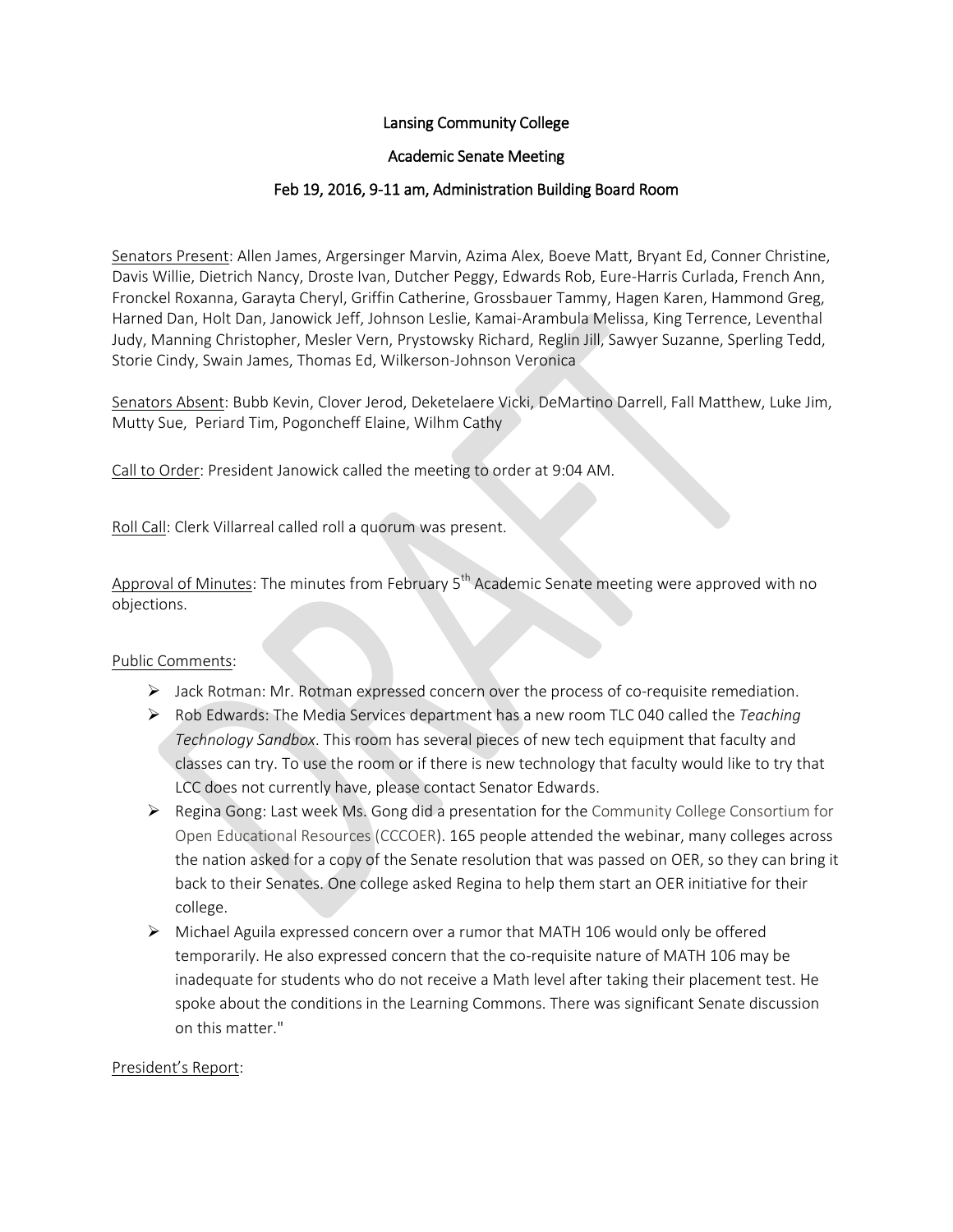- $\triangleright$  President Janowick added an item to the agenda, under reports at the end, Senator Davis will speak about the Global Festival.
- $\triangleright$  Dr. Brent Knight will be attending the April 1, 2016 meeting.
- $\triangleright$  Kamar Hamilton is now working with Men of Color and other initiatives as part of the Diversity and Inclusion Office with Dr. Paul Hernandez.
- $\triangleright$  There is a meditation room in the library for students and faculty to use for prayer, meditation, reflection or other needs that require a safe quiet place.
- $\triangleright$  The Academic Senate has been invited to have a meeting at West Campus. We will try to make this work in March or April. The goal is to have one meeting a semester at the West Campus.

Provost's Report: Provost Prystowsky said that his understanding is that Math 106 is going to continue and that he had requested that a scheduling package to be put together for students needing to take that course so that they stay on the path to success.

Senator Griffin said that she understood the same, and that the Provost had confirmed for Math faculty that they would not be required to implement a co-requisite remediation model for all students. The Provost did confirm that was correct.

Mr. Aguila asked, and Provost Prystowsky agreed to attend an in-service meeting with employees from the Learning Commons.

Consent Agenda: Senator Ed Thomas, introduced faculty guests that came to the Senate, whom teach courses and degrees up for vote. Without objection all courses and discontinuations were approved as follows.

- $\triangleright$  New courses and degrees: AVEL 202, AS Degree Electrical Utility/Lineworker, CITP 220, CHSE 151, CHSE Patient Care Tech , CHDV 225, CHDV 215
- Discontinued: Theatre Certificate, EMS Certification (1706), Health Unit Clerk/Coordinator (1014) Senator Thomas announced that these discontinuations were not through the Curriculum Committee but that these courses were brought by the programs to be discontinued.

Co-Requisite Model discussion: Martine Rife gave a presentation on *Co-Requisite or Accelerated Remediation Co-Requisition*. She asked that questions and concerns be sent to President Janowick.

Co-Enrollment Courses for Students with Low Placement Test Scores: Senator Garayta presented the CTL co-enrollment model and spoke on how it has affected students and faculty. The co-enrollment model will be required. President Janowick said that this will affect the whole college and all students.

- Senator Holt stated that he would like to see co-enrollment courses offered to all students.
- $\triangleright$  There was significant Senate discussion on this topic and how it will affect students.

MATH 106: There was public and Senate discussion on Math 106.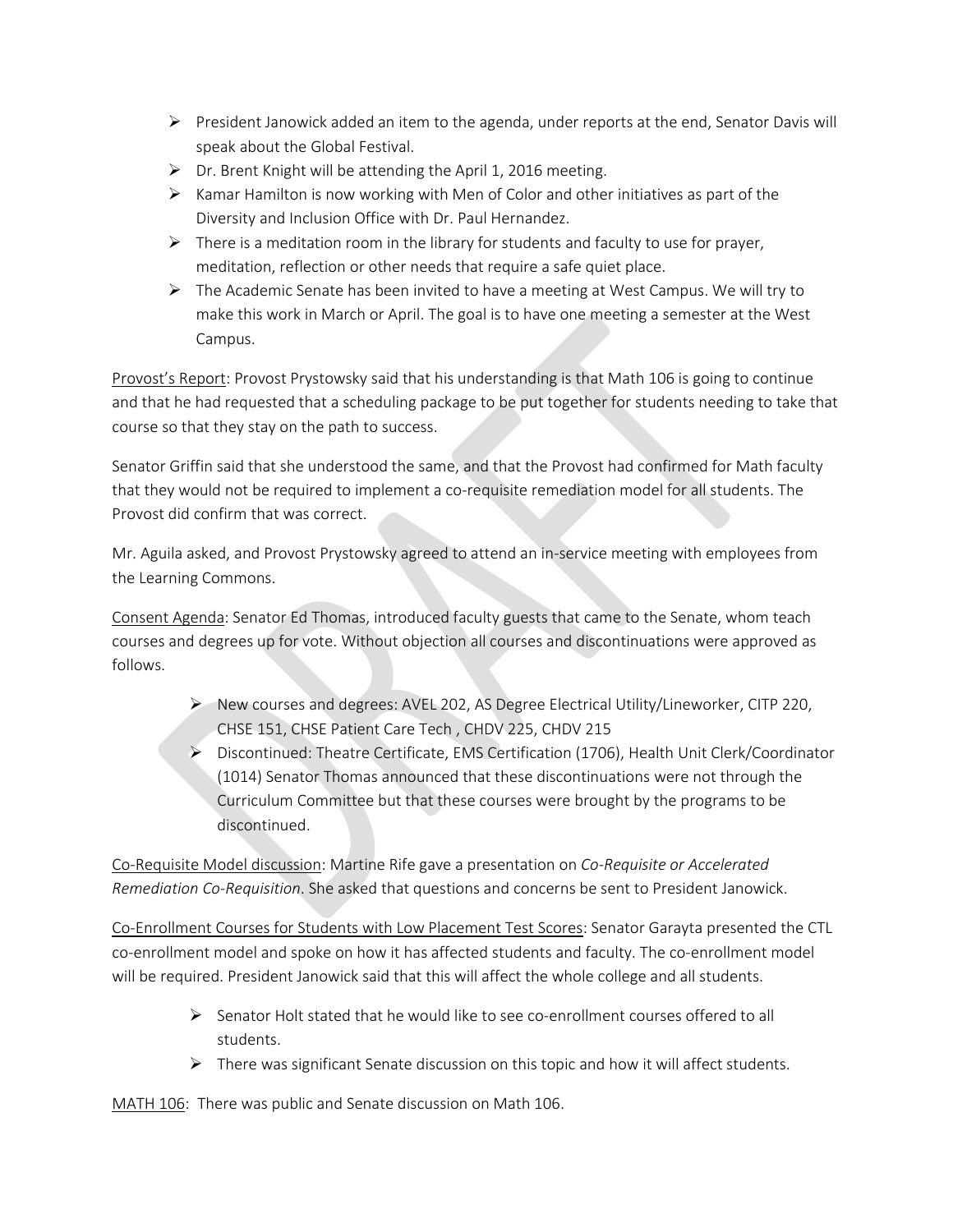- $\triangleright$  Mr. Rotman from the Math Department addressed comments and concerns with math. He stated that with Math 106, two instructors will be in the classroom to provide additional assistance.
- $\triangleright$  President Janowick asked Senator Storie to form a team to bring a resolution to the Academic Senate. He asked that if Senators are interested on being on that team to please contact Senator Storie.
- $\triangleright$  The question was brought by President Janowick to add the Math 106 course that was recommended by the Curriculum Committee as an approved new course. The adoption of Math 106 was approved with no objections.

Elections: Secretary Manning made the motions below:

*Motion 1*: I move to table Academic Senate Seat Reapportionment until Fall 2016 to allow for the creation of a new ARGOS report which will provide a more reliable count of FTE faculty totals. The motion was passed with no objections.

*Motion 2*: I move to approve the Process for the Spring 2016 Academic Senate elections. The motion was passed with no objections. \*See the document *Process for Spring 2016 Elections* for full process.

*Motion 3*: I move to create an ad hoc Senate Elections and Orientation Committee to provide oversight for the Senate elections. The motion was passed with no objections.

HHS Senate representation: Secretary Manning presented options on reallocating Academic Senate seats to the HHS Department. Senator French, a current HSS representative, stated that, the at-large model would give the HHS the best representation and would be the best fit for their organization model. President Janowick stated that the proposed at-large model is a way to stay compliant with the bylaws and represent the HHS Division and clarified that the at-large seats would be HHS specific seats.

Senator Dietrich said that she would like to give up one of their seats and have one seat to represent their division. Senator Storie addressed Senator Dietrich and said the current model should be kept.

The motion was made to, "create an at-large model for Academic Senate representation in HHS and it will have five Academic Senate faculty seats" Senator Manning moved, and Senator Edwards seconded the motion. A vote was taken and there were no objections, the motion was passed.

Senator Manning said that he is going to send out a communication today about calls for nominations.

### Other Items:

President Janowick moved without objection to extend the meeting for 10 minutes.

Senator Janowick asked who will be here for the next meeting as Spring break will start after that Friday. A quorum said they would be present for the March 4<sup>th</sup> meeting. The Senate will meet on March 4, 2016.